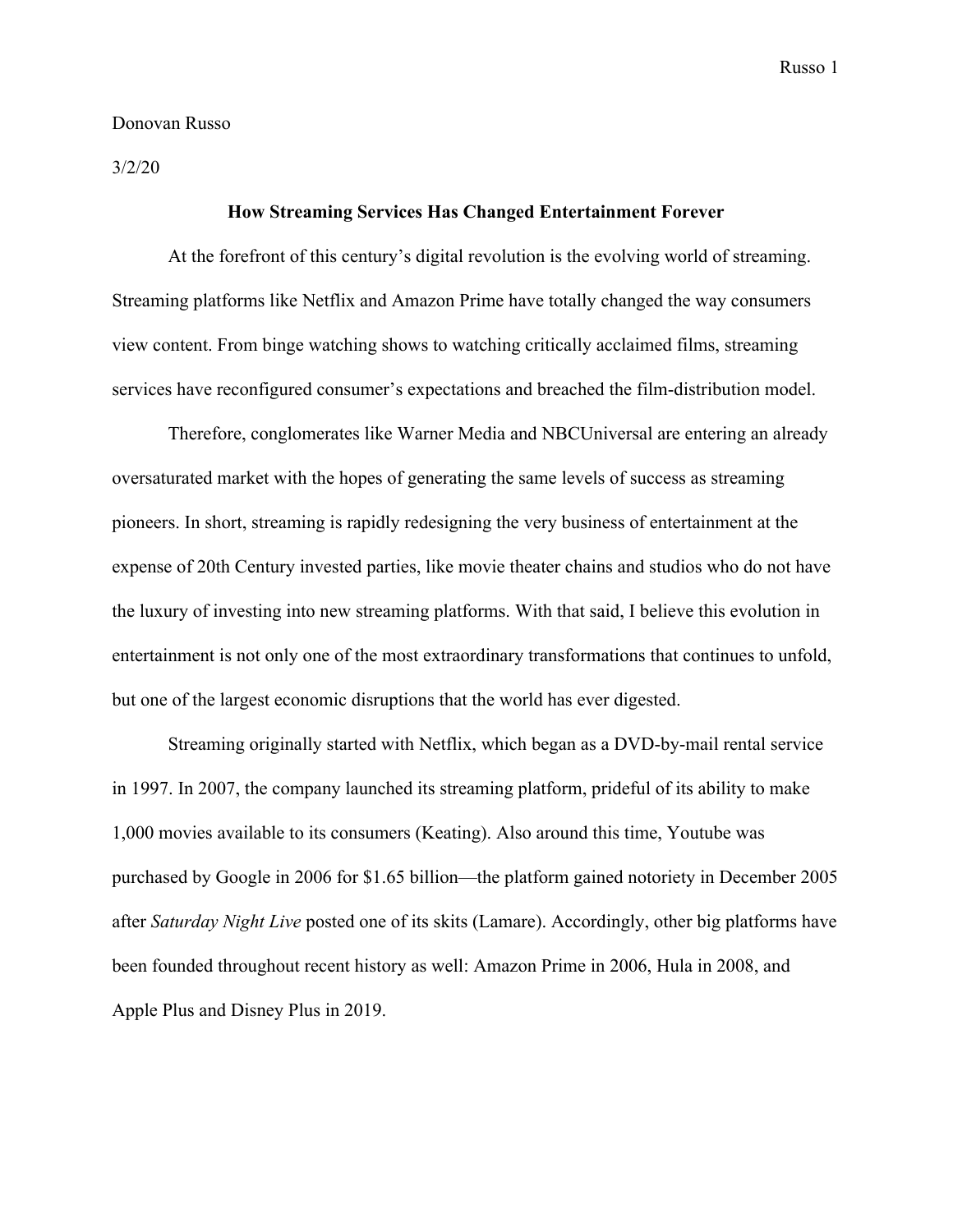Furthermore, media leaders have been vocal on the impact that streaming has on the future of the entertainment industry. Disney Executive Chairman and former CEO Bob Iger has gone on record saying, "When I got my job … I saw a world where technology has enabled storytelling to proliferate much more and there is much more consumer choice… That essentially means don't let the economy get in the way of making something great, don't let time get in the way of making something great. Don't be limited by the amount of time it takes or the amount of money. Greatness is a necessity and an imperative," (Wharton University).

Netflix CEO Reed Hastings has also vocalized his enthusiasm for the increase in streaming competition, confident that this is better for the market. When sharing his viewpoint on the growth of the industry, he said, "It's a great competition that helps build the industry, and the advantage of having something catchy like the 'streaming wars' is it draws more attention. And because of that, consumers shift more quickly from linear TV to streaming TV," (Alexander).

In terms of my qualitative and theoretical evaluation, there are a few points that need to be addressed. First, in terms of box office demand, the independent film industry is largely overshadowed by big franchises like *The Avengers* and *Star Wars*. Therefore, streaming platforms are much more suitable for smaller-independent movies. When discussing the challenges that indie films endure, Professor Kia Afra of Chapman University stressed, "As Steven Soderbergh has stated, it's now easy to make a film, but hard to get someone to see it... In other words, independent production is cheaper and more accessible than at any time, but distribution remains a significant barrier," (Russo). With that said, platforms like Netflix are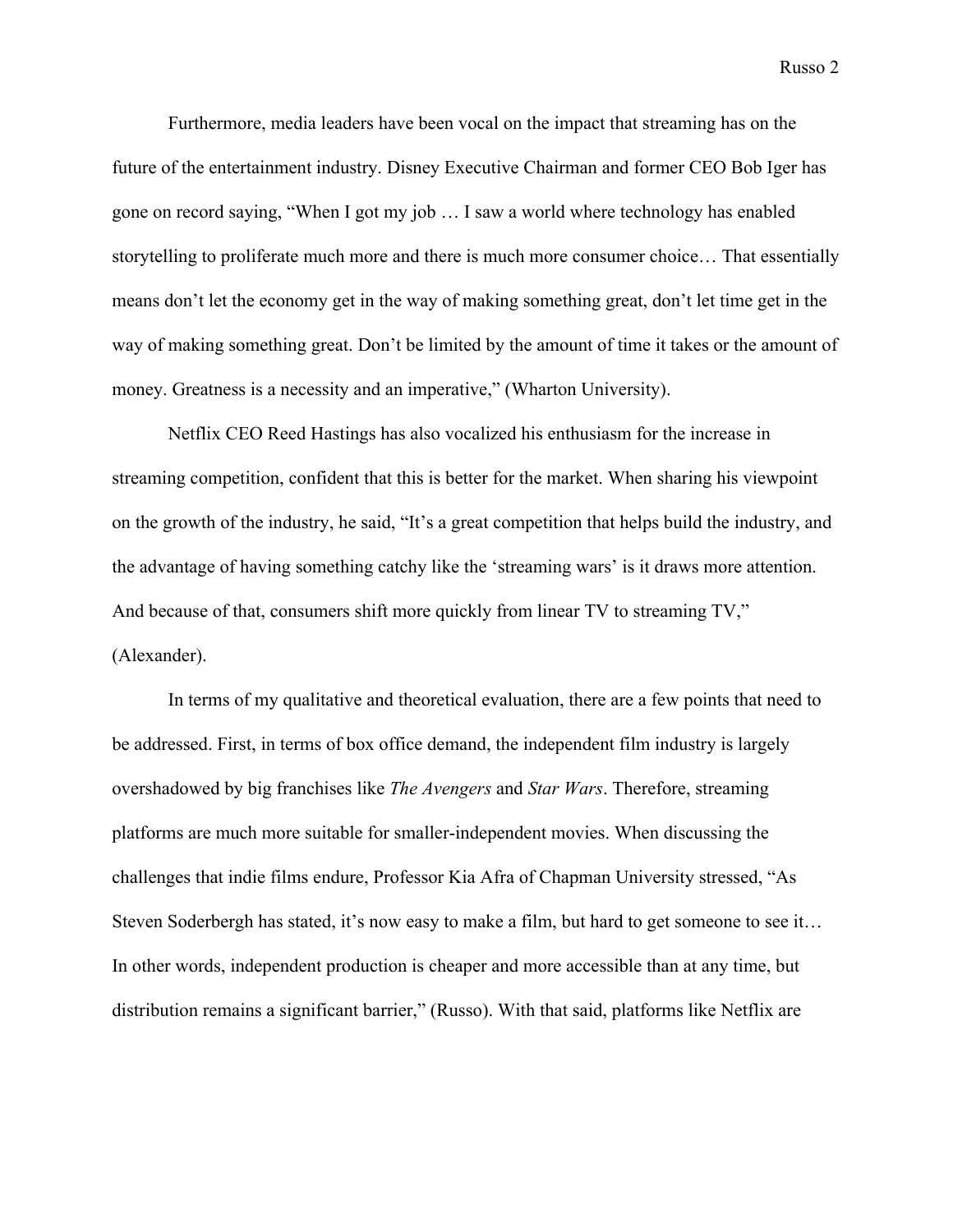known for high quality indie content, like 2019's *Marriage Story*, and 2018's *Roma*—which both received best picture nods at the Oscars—more on this later.

| <b>Highest Grossing Films of 2019</b>  | <b>Worldwide Box Office Earnings</b> |
|----------------------------------------|--------------------------------------|
| Avengers: Endgame, The Walt Disney Co. | \$2.7 billion                        |
| The Lion King, The Walt Disney Co.     | \$1.6 billion                        |
| <i>Frozen Two, The Walt Disney Co.</i> | \$1.4 billion                        |
| <i>Spider-Man: Far From Home, Sony</i> | \$1.1 billion                        |
| Captain Marvel, The Walt Disney Co.    | \$1.1 billion                        |

Source: The Numbers.

Next, as mentioned in my introduction, it is important to realize that the improvements in streaming technology has put a hurting on box office earnings. When discussing the 3.6% drop in North American ticket sales in 2019, New York Post writer Richard Morgan said, "Many in the industry expect more such downturns as movie producers increasingly allow Netflix and other streaming services to release films that would have otherwise helped fatten box-office coffers," (Morgan).

Furthermore, it is also important to note that the global box office generated less in 2019 (\$11.45 billion) than it did in 2018 (\$11.88 billion). When discussing the decline, box office analyst Jeff Block emphasized that "Bells, whistles, red lights should all be going off right now… Look at all these huge players switching gears towards streaming… Things are only going to get harder for theaters when there's more and more streaming content out there," (Rubin and Lang).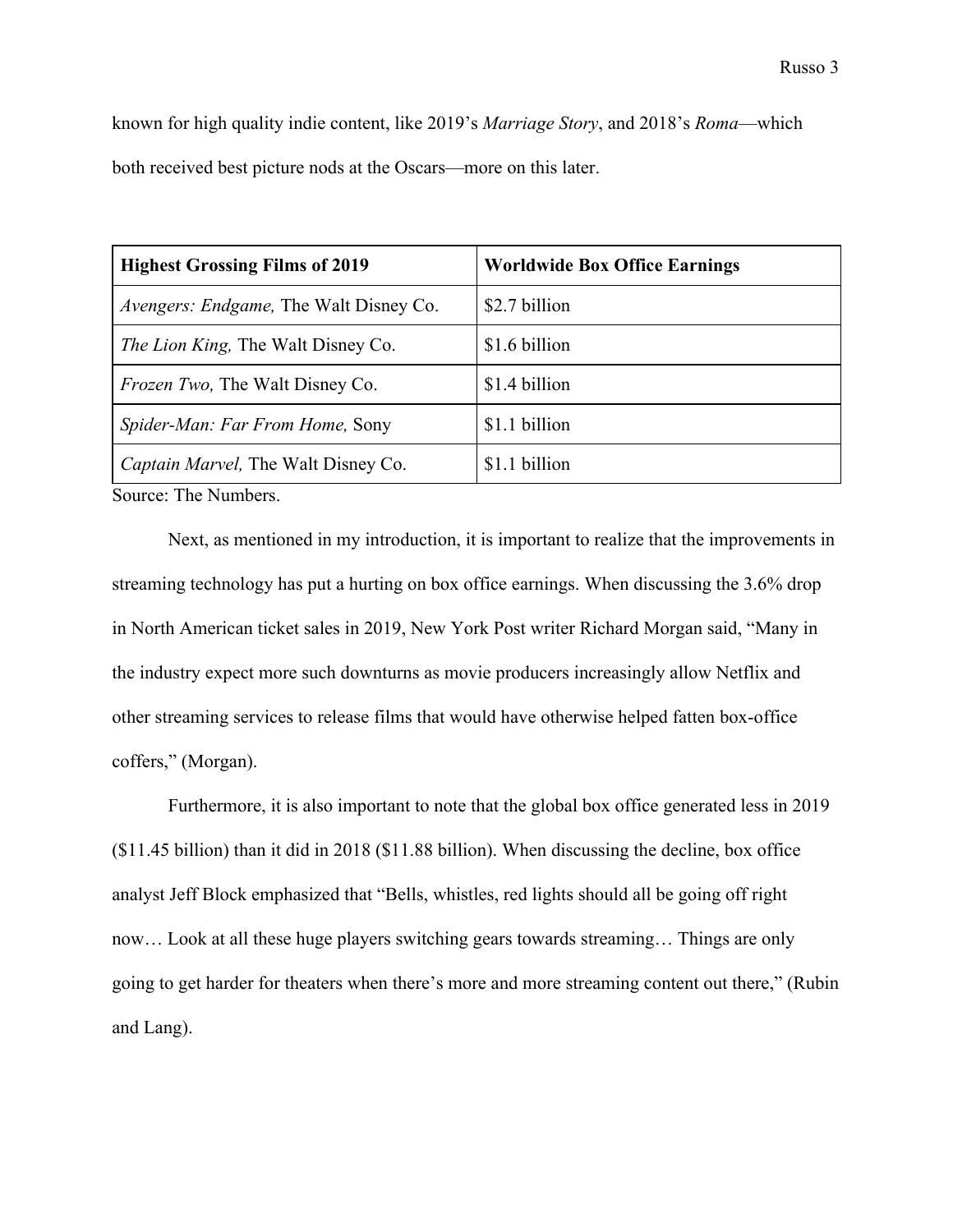With that said, the third point that needs to be evaluated, and it absolutely correlates to the declines at the box office, is that consumers do not feel as safe as they used to at the movies, because of the highly publicized mass shootings of recent times. When discussing their fears, an anonymous source reported in a BuzzFeed publication said, "I left a movie theater I went to early because it was a full theater and packed places like that don't make me feel safe at all," (Chen). Truly, this is a clear non-economic factor that sabotages box office earnings for film studios. And the only way that this specific issue can be resolved is through more gun regulation.

Lastly, if mass hysteria is not holding people back from going to the movies, then their budgets are, even with loyalty programs. Part of what makes streaming services so great, besides the luxury of watching from one's own home, is the affordable pricing. But cinema deals like Regal Unlimited's range from \$18-\$23.50 per month, and that does not even include additional taxes (Market Watch). Moreover, the numbers show that people do not want to waste their hard-earned money at the movies: 14% of consumers go one or more times a month, 40% go less than once a month, and 46% go once a year or less. Adding onto that, analysts from Statista concur with my predicted justification, writing "The reticence to go to the cinema to watch a movie could have to do with [rising ticket prices in North American movie theaters](https://www.statista.com/statistics/187091/average-ticket-price-at-north-american-movie-theaters-since-2001/)… The cost of seeing a movie has almost doubled in 17 years," (Watson).

Having said this, it is fair to argue that the largest problem that the film industry had to face was making a profit off of consumers, especially since the numbers indicate that less and less people are willing to go to the movies. And these studios' collective resolution was the start ups of all these streaming platforms. Moreover, we learned in class that improvements in technology enable companies to lower the cost of production, and that is certainly exemplified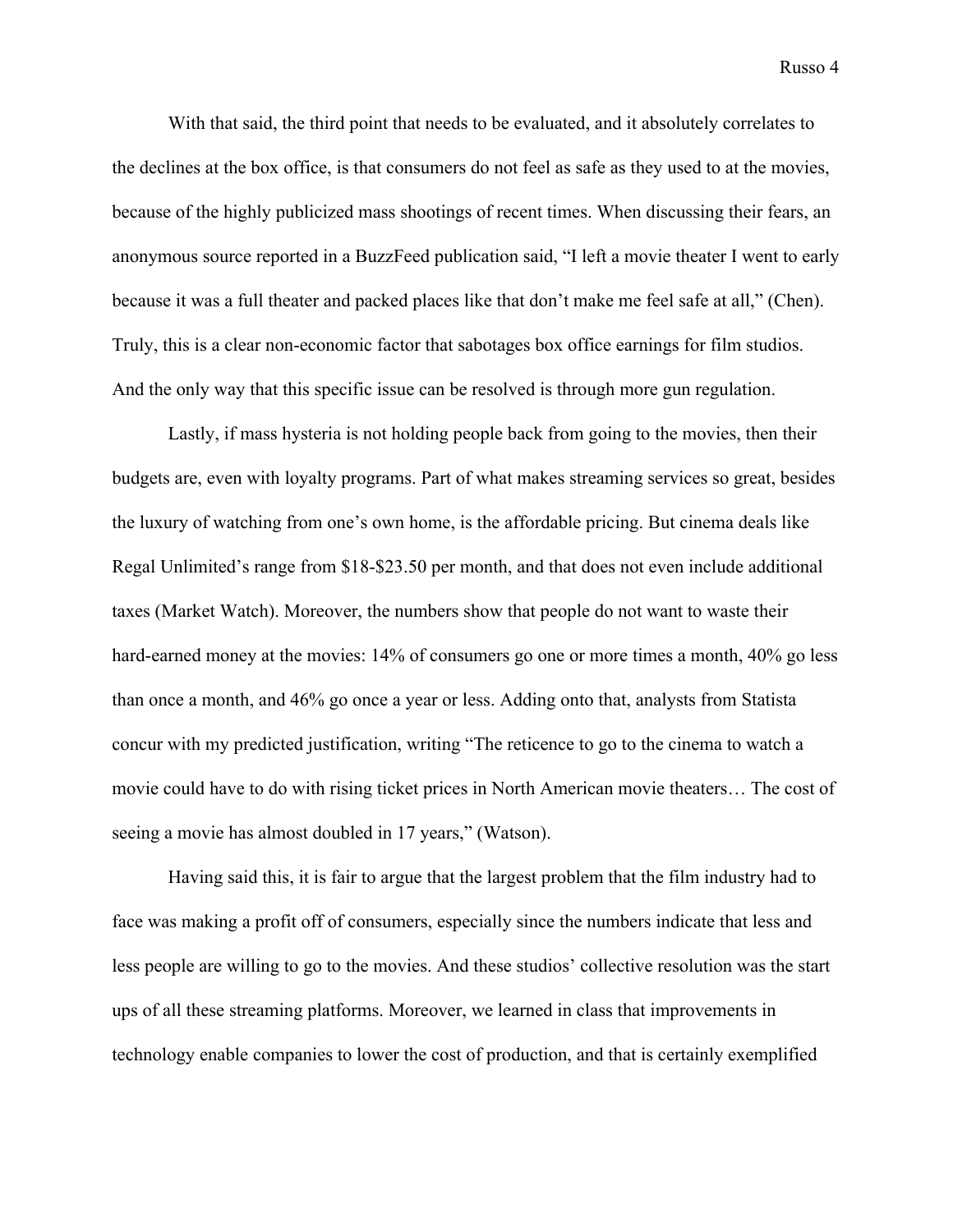within the streaming market: Netflix ranges from \$8.99-\$15.99 a month, Hulu has services that are as low as \$5.99 a month, and Disney Plus ranges from \$6.99-\$12.99 a month (Fiorillo).

Another aspect that must be considered when examining streaming's ability to offer a lot more for a lot less is the quality of content produced. For example, Netflix led with 24 nominations at this year's Academy Awards—most notably in 2019, Netflix produced *Marriage Story, The Irishman,* and *The Two Popes* (Ha). Furthermore, Disney Plus' *The Mandalorian* was the biggest show of 2019: 31.9 times more in demand than any other show title, becoming the most popular series in the world (Ewing). So, in short, not only is streaming much more affordable than going to the movies, but the actual content is able to score big with consumers on a global scale.

| <b>Show</b>                         | Demand level compared to other titled |
|-------------------------------------|---------------------------------------|
| <i>The Mandalorian, Disney Plus</i> | 31.9 times more                       |
| Game of Thrones, HBO                | 28.3 times more                       |
| The Flash, The CW Network           | 21.6 times more                       |
| <i>Stranger Things, Netflix</i>     | 18.9 times more                       |
| <i>The Crown</i> , Netflix          | 15.0 times more                       |

Source: Jeffery Ewing.

When it comes to the normative questions that need to be answered, it is first important to understand what affiliated parties have been affected because of streaming. When discussing the pressure that film studios feel because of the streaming industry, *Get Out* producer Jason Blum said back in September that, "I've never felt the nervous energy in Hollywood that I've felt over the last 12 months, and it increases every day. There's an uncertainty about the future, because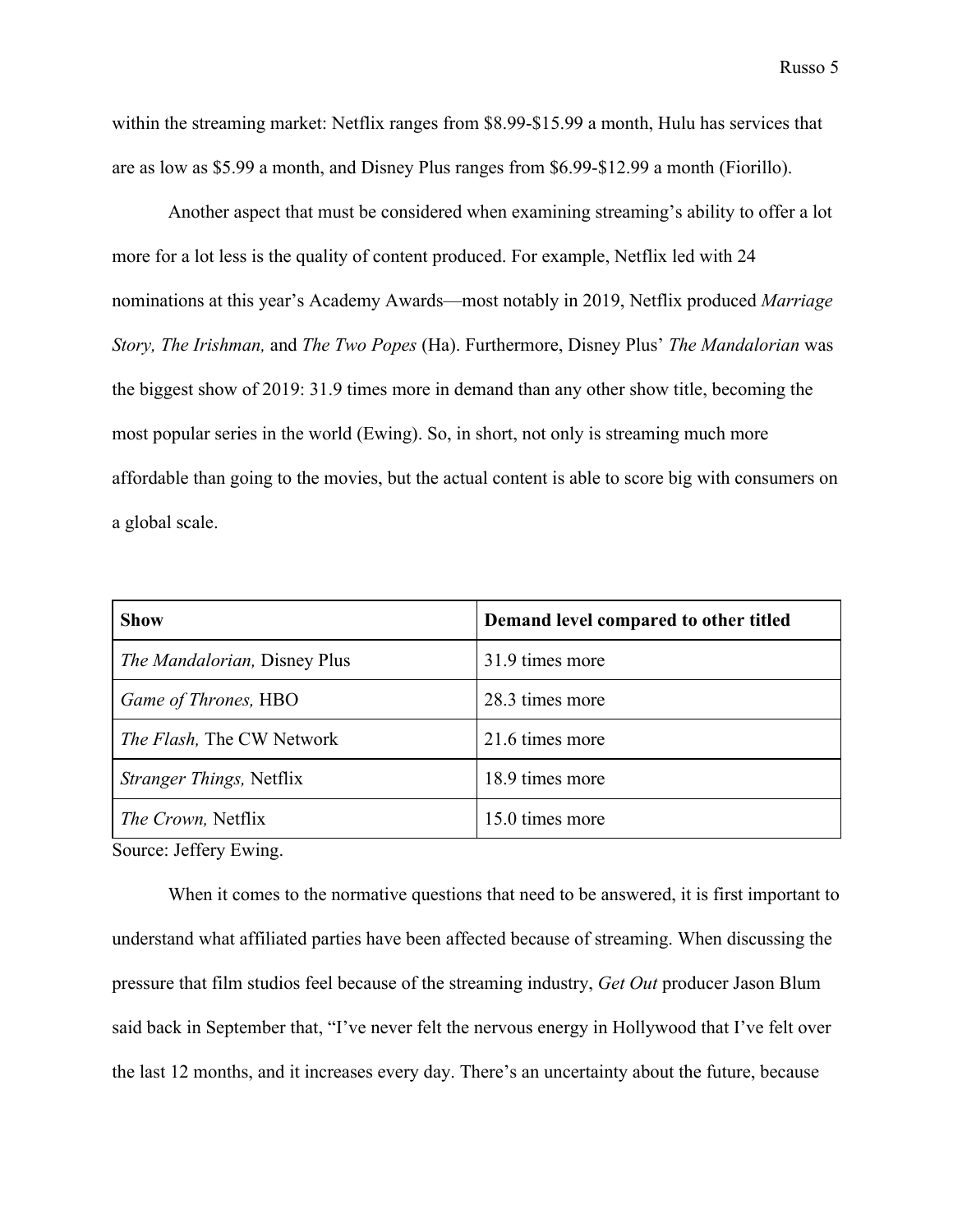the change is happening in an incredibly dramatic way," (Brown). Additionally, Alyce Brown made it a point to mention in her article that in 2019, streaming revenue was expected to reach \$46 billion in 2019—further emphasizing the dent that streaming has made in the overall market of content creation.

Ironically enough, it is important to also recognize that streaming platforms like Netflix are also taking a collateral hit from the economic boom within the industry. In a publication by CNBC last January, it was reported that Netflix's Q4 subscription growth was not as stellar as the company would have hoped, due to the increase in competition: Netflix only increased in subscribers by 550,000 in the US and Canada. Last year at this time, they added 1.75 million subscribers. When discussing the company's subpar Q4 earnings, journalist Steve Kovach wrote, "... as the competitors start to light up their own streaming services, it [Netflix] has a renewed pressure to prove it can compete," (Kovach).

Besides film studios and streaming platforms, consumers are also affected, especially as more and more producers are entering the market. According to Marketing Charts, only 8% of consumers are willing to pay more than \$20-\$30 per month on streaming platforms. And only 4% are willing to pay more than \$50-\$60 per month (Marketing Charts). Plus, not to mention, more streaming options makes it more difficult for consumers to make decisions. Touching on this, Nielsen SVP of audience insights Peter Katsingris stressed, "... nobody wins when potential consumers get frustrated by the amount of choice, or simply unappealing options, and ultimately decide to just go to sleep instead," (Haynes).

Lastly, it is also important to realize that the artists who star in all this content are affected by streaming. For example, veteran actor Al Pacino has praised the streaming industry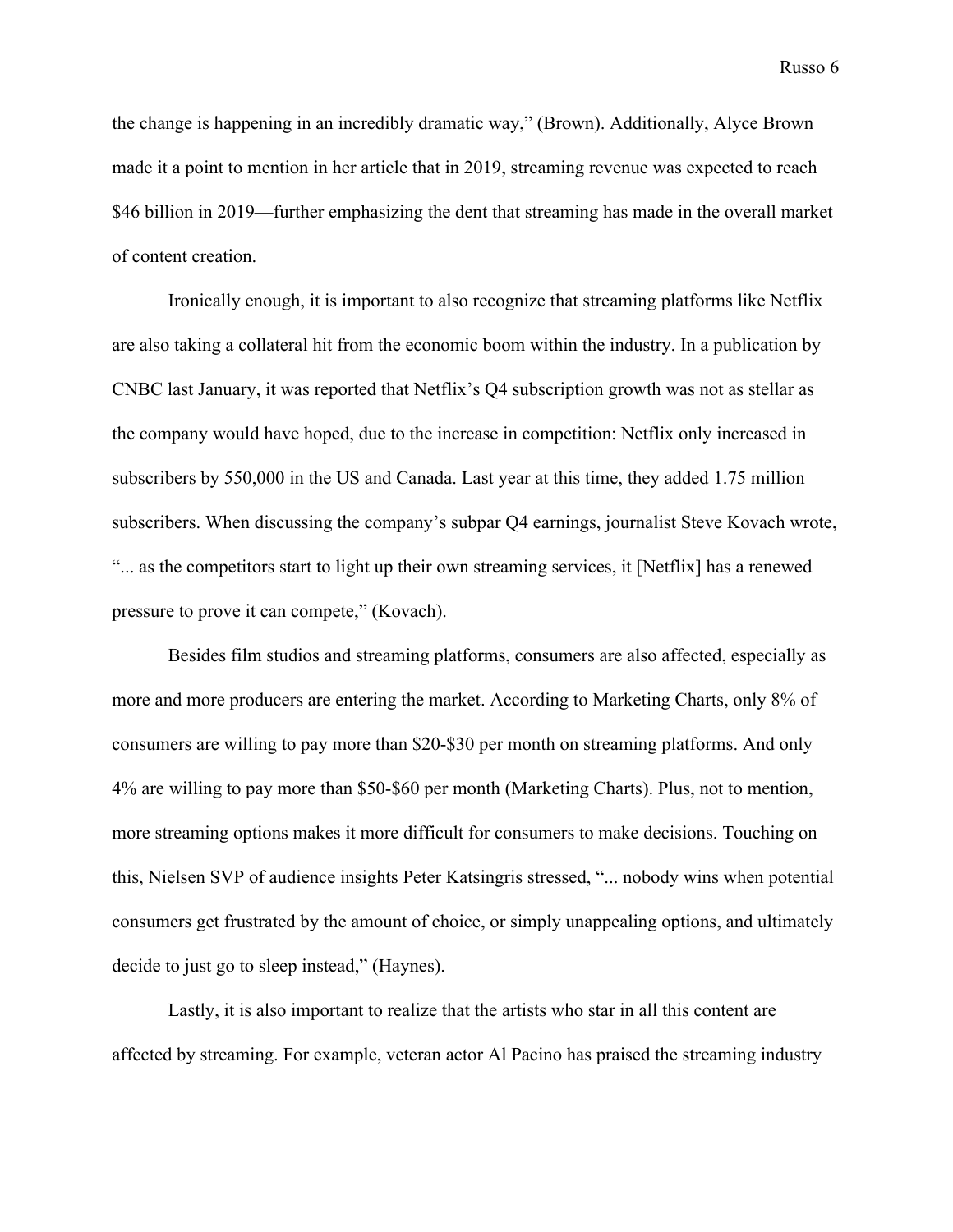for its ability to further allow him to prepare for roles; Pacino recently starred in Netflix's *The Irishman* and is now in Amazon Prime's *The Hunters*. Most notably, when speaking on his collaboration with Amazon Prime, he said, "They were really open to us, about what we had to say and our thoughts, which is a really good experience," (Pearson-Jones). Other big time actors who have committed to projectes on streaming platforms include Henry Cavill on Netflix's *The Witcher,* Jennifer Aniston on Apple Plus' *The Morning Show*, and Anthony Mackie on Disney Plus' *The Falcon & The Winter Soldier*—among many others.

Moving on, and as mentioned earlier, while the industry has responded to declines at the box office with streaming platforms, the market is greatly oversaturated—which is now the biggest issue that Hollywood executives are trying to resolve. According to a survey released last November, 70% of consumers believe the streaming market is oversaturated. Additionally, 70% of consumers claimed to likely drop a streaming platform in favor of Disney Plus, while only 42% of consumers intend to add an additional platform (Donnelly). In short, it is fair to infer that it will not only be challenging for streaming platforms to compete in this crowded market, but when making their respective decisions, consumers prioritize intellectual property.

Having said this, my solution is that existing platforms like Netflix, and up and coming platforms like Peacock and Quibi invest in some of the on-air talent that has made Youtube so profitable. Accordingly, close to 5 billion videos are watched daily from 30 million visitors per day on Youtube (Video Nitch). With that said, would it not be smart for big platforms to invest in some of these personalities? Yes, I know that Youtubers are not known for scripted television or film, but I am not saying that they should be converted into actors. What I am suggesting is that a place like Netflix, or especially Quibi (which focuses on creating content that is 10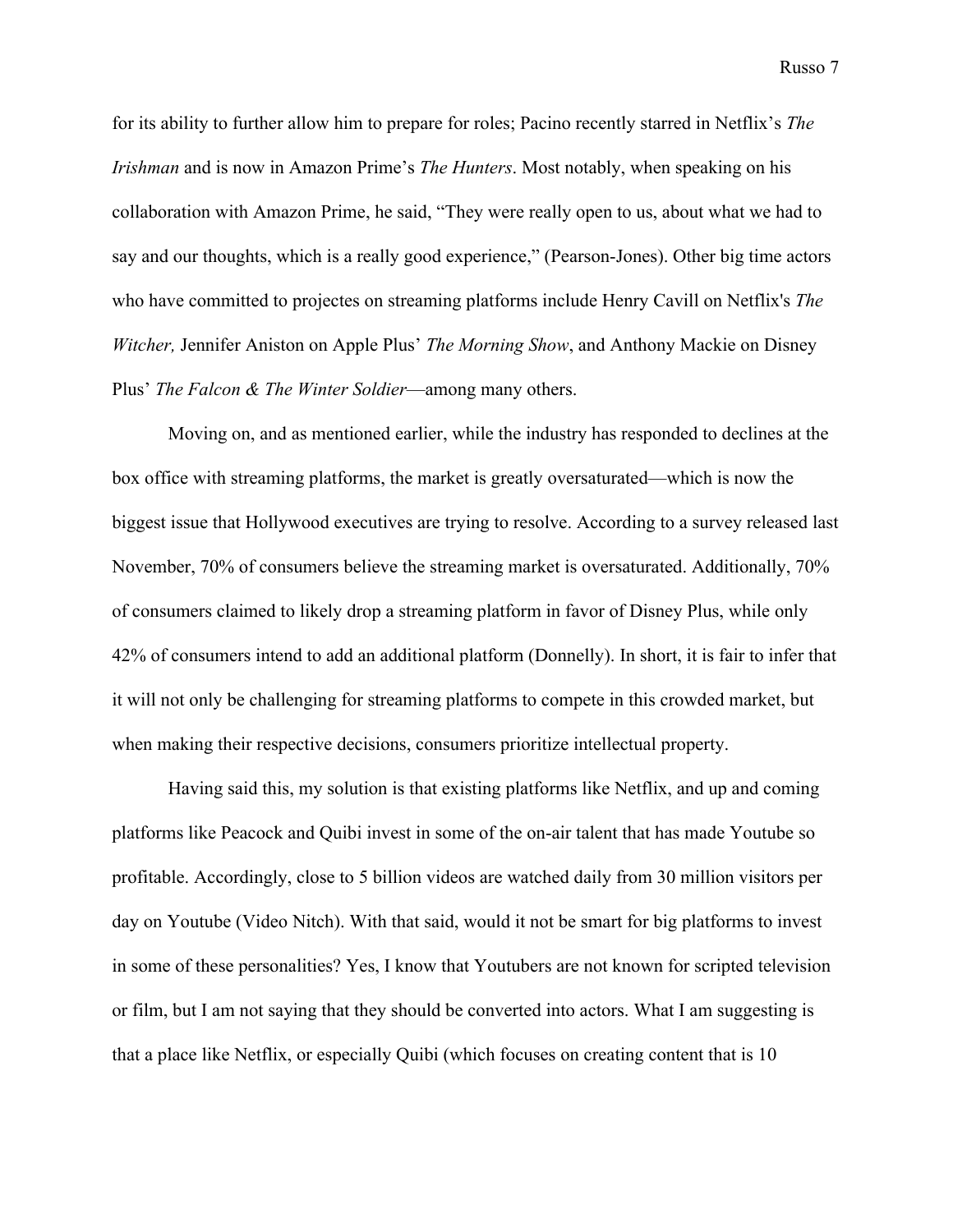minutes or less) invest their resources into Youtubers, allowing them to create vlogs, Q&A's, among many other ideas for these platforms.

Furthermore, the ideas are endless. Aaron Marino, for example, has 5.83 million subscribers on Youtube—he discusses men's grooming and fashion. Jeff Cavaliere has over 9 million subscribers on Youtube and close to 2 million followers on Instagram—he is a fitness trainer that teaches proper form to his subscribers, while also training some of the world's most famous athletes, including David Wright and Antonio Brown. And Jeremy Jahns is a popular film critic on Youtube who has close to 2 million subscribers. Each of these gentlemen (and many others) have generated cult followings, brand leverage through sponsorships, and easy pathways to direct to consumer marketing—as one of the best strategies of marketing for each of them is simply hopping on social media to inform their followers when they have something new to share.

| <b>Notable Media Influencers</b> | Numbers to back up their followings |
|----------------------------------|-------------------------------------|
| Jeff Cavaliere, fitness          | 9.34 million subscribers on Youtube |
| Aaron Marino, lifestyle          | 5.84 million subscribers on Youtube |
| Jeremy Jahns, pop culture        | 1.69 million subscribers on Youtube |
| David Laid, fitness              | 1.4 million followers on Instagram  |
| Greg O'Gallagher, fitness        | 579, 000 followers on Instagram     |
| Jeremy Conrad, pop culture       | 92.8, 000 followers on Twitter      |
| Daniel Richtman, pop culture     | 83,000 followers on Twitter         |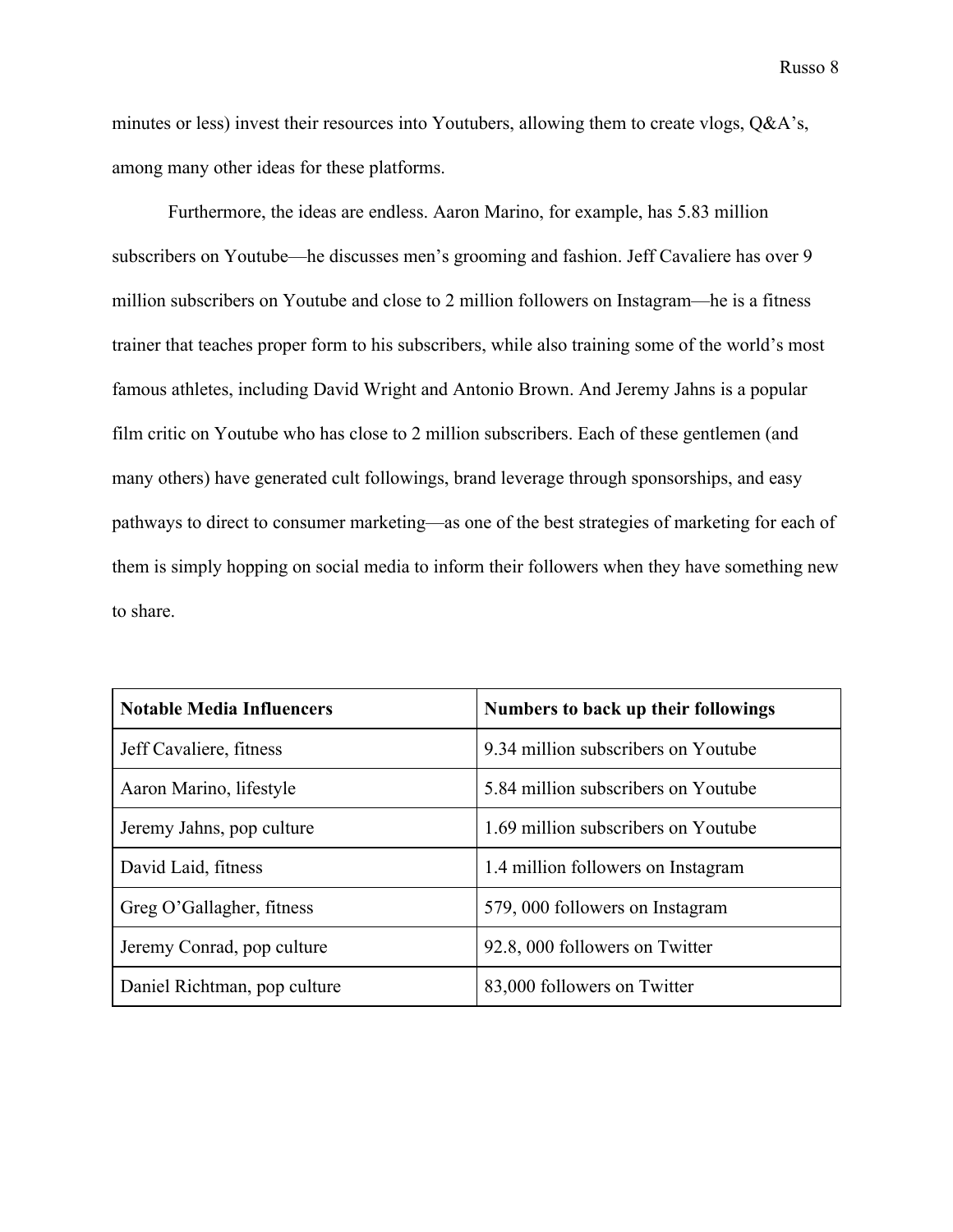Now, I am sure one of your concerns is how well Youtubers' content would translate on platforms like Netflix or Peacock. Although there are several ways I can answer this question, I am going to dial in on podcasts: 82.4% of consumers listen to podcasts for more than 7 hours a week, 59% of consumers spend more time listening to podcasts than they do on social media, and 55.6% of consumers say they have purchased an item after it was advertised on a podcast, according to a survey that accumulated responses from 1,203 consumers (Goldberg). Hence, creating podcasts for popular Youtubers would be a unique way of integrating them onto streaming platforms. Doing so would also allow platforms like Netflix to introduce advertising—something they have been stubborn about—in a way that does not affect the consumer-viewing experience.

In short, the world of streaming has changed the way consumers digest media. And with this evolving revolution comes a lot of questions, like whether or not all these streaming platforms can withstand the tense competition. If one aspect is for certain, producers need to start thinking outside the box if they are going to lure consumers away from competing platforms. All in all, this evolution is not only one of the most extraordinary transformations that continues to unfold within our world, but one of the largest economic disruptions that society has ever witnessed.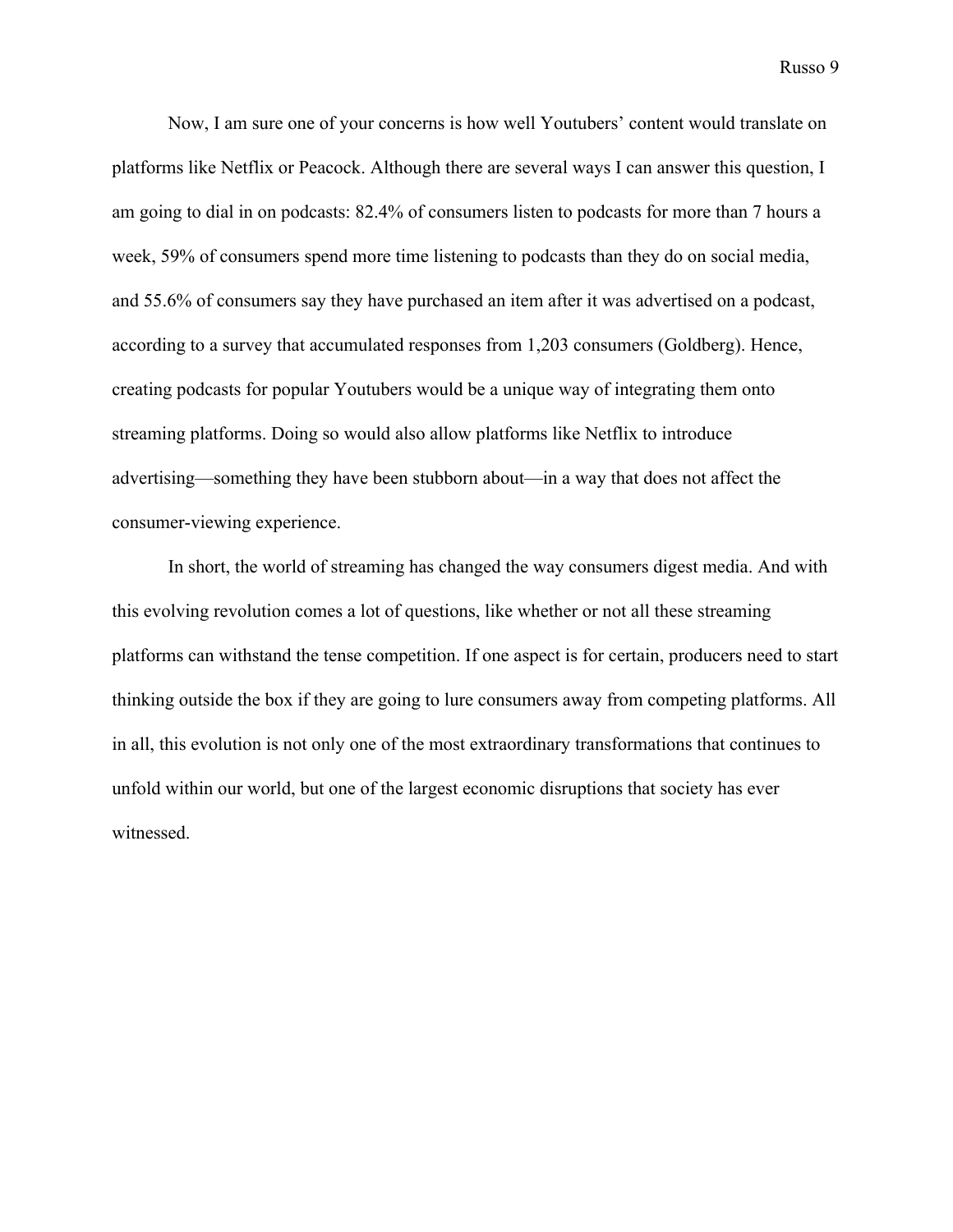## Works Cited

Alexander, Julia. "Netflix CEO Praises the Company's 'Excellent' Position after a Poor Q2." *The Verge*, The Verge, 17 July 2019,

[www.theverge.com/2019/7/17/20698537/netflix-streaming-wars-disney-warnermedia-hbo-amaz](http://www.theverge.com/2019/7/17/20698537/netflix-streaming-wars-disney-warnermedia-hbo-amazon-apple-nbc-universal-youtube) [on-apple-nbc-universal-youtube.](http://www.theverge.com/2019/7/17/20698537/netflix-streaming-wars-disney-warnermedia-hbo-amazon-apple-nbc-universal-youtube)

Brown, Alyce. "How Streaming Is Affecting the Film Industry." *Spartan Shield*, spartanshield.org/20634/arts-entertainment/how-streaming-is-affecting-the-film-industry/.

Chen, Tanya. "'I Don't Feel Safe Anywhere': People Describe A New Kind Of Anxiety After Back-To-Back Mass Shootings This Weekend." *BuzzFeed News*, BuzzFeed News, 6 Aug. 2019, [www.buzzfeednews.com/article/tanyachen/i-dont-feel-safe-anywhere-people-describe-anxiety-to](http://www.buzzfeednews.com/article/tanyachen/i-dont-feel-safe-anywhere-people-describe-anxiety-to-el) [-el.](http://www.buzzfeednews.com/article/tanyachen/i-dont-feel-safe-anywhere-people-describe-anxiety-to-el)

Donnelly, Matt. "Survey: Consumers Concerned About the Glut of Streamers Set to Flood the Market."

[www.unitedtalent.com/news/Survey-Consumers-Concerned-About-Glut-of-Streamers-Set-to-Flo](http://www.unitedtalent.com/news/Survey-Consumers-Concerned-About-Glut-of-Streamers-Set-to-Flood-Market/) [od-Market/.](http://www.unitedtalent.com/news/Survey-Consumers-Concerned-About-Glut-of-Streamers-Set-to-Flood-Market/)

Ewing, Jeff. "Data Shows 'The Mandalorian' Is TV's Most In-Demand Series In The World." *Forbes*, Forbes Magazine, 3 Dec. 2019,

[www.forbes.com/sites/jeffewing/2019/12/03/data-shows-the-mandalorian-is-tvs-most-in-demand](http://www.forbes.com/sites/jeffewing/2019/12/03/data-shows-the-mandalorian-is-tvs-most-in-demand-series-in-the-world/#11b9f0593a9f) [-series-in-the-world/#11b9f0593a9f.](http://www.forbes.com/sites/jeffewing/2019/12/03/data-shows-the-mandalorian-is-tvs-most-in-demand-series-in-the-world/#11b9f0593a9f)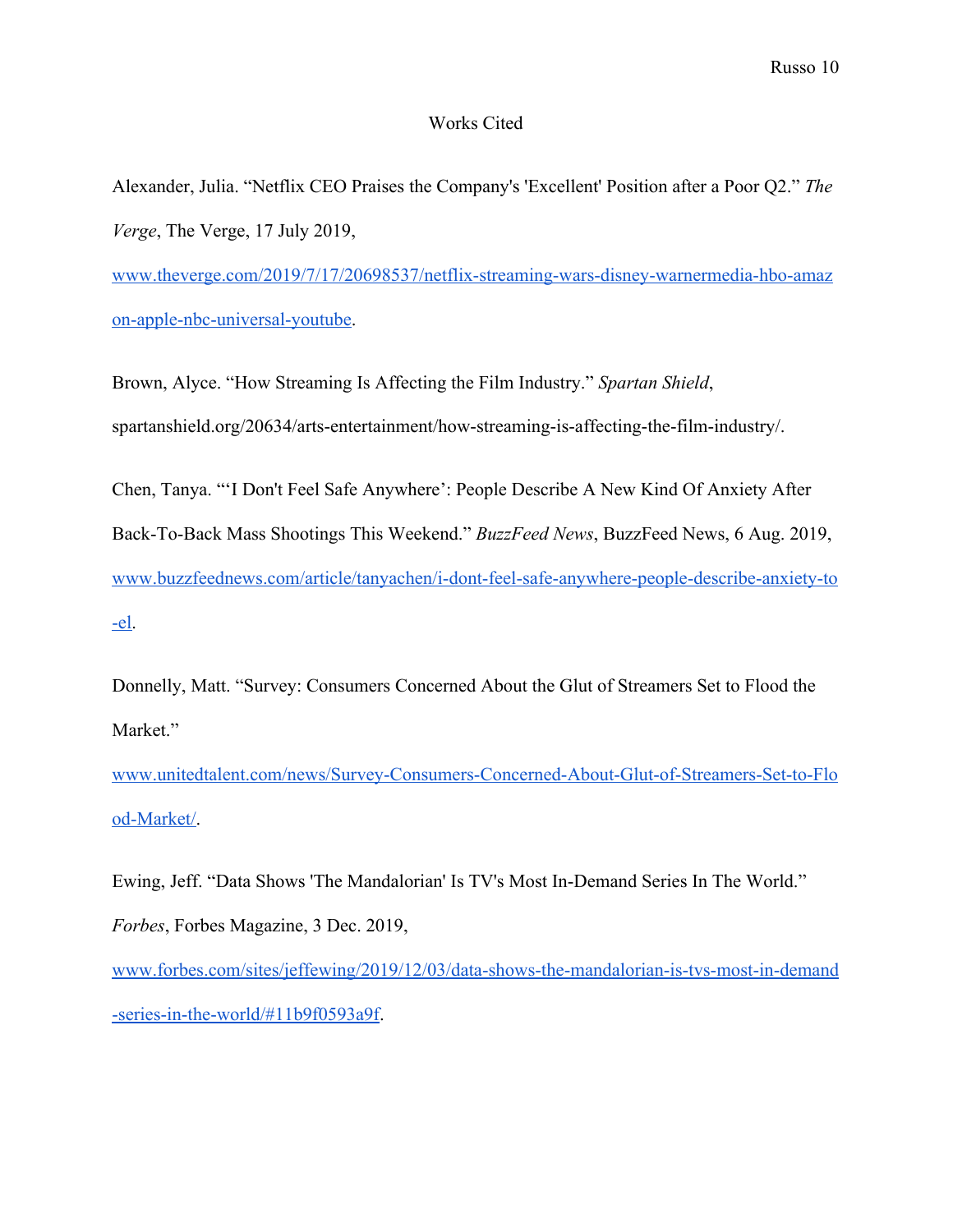Fiorillo, Steve. "Best Streaming Services in 2019: How Much Do They Cost?" *TheStreet*, 13 Nov. 2019, [www.thestreet.com/lifestyle/best-streaming-services-cost-15166523.](http://www.thestreet.com/lifestyle/best-streaming-services-cost-15166523)

Goldberg, Kevin. "Podcast Trends Report 2019: Discover the Best Podcasts: Discover Pods." *Discover the Best Podcasts | Discover Pods*, 25 Sept. 2019, discoverpods.com/podcast-trends-report-2019/.

Ha, Anthony. "Netflix Gets the Most Oscar Nods of Any Studio, with 'Irishman' and 'Marriage Story' Nominated for Best Picture." *TechCrunch*, TechCrunch, 13 Jan. 2020, techcrunch.com/2020/01/13/netflix-irishman-oscar-nominations/.

Hayes, Dade. "Streaming Overload? Nielsen Report Finds ``Average Viewer Takes 7 Minutes To Pick What To Watch; Just One-Third Bother To Check Menu." *Deadline*, 1 July 2019, deadline.com/2019/07/streaming-overload-netflix-nielsen-report-average-viewer-takes-7-minute s-to-pick-what-to-watch-1202640213/.

"How Much Are Consumers Willing to Spend on SVOD Services?" *Marketing Charts*, 23 Jan. 2020, [www.marketingcharts.com/digital/video-111659.](http://www.marketingcharts.com/digital/video-111659)

Keating, Gina. "Streaming Television." *Encyclopædia Britannica*, Encyclopædia Britannica, Inc., 29 Dec. 2014, [www.britannica.com/topic/Streaming-Television-2006900.](http://www.britannica.com/topic/Streaming-Television-2006900)

Kovach, Steve. "Netflix Is Feeling the Pressure of the Streaming Wars." *CNBC*, CNBC, 22 Jan. 2020, [www.cnbc.com/2020/01/22/netflix-is-feeling-the-pressure-of-the-streaming-wars.html.](http://www.cnbc.com/2020/01/22/netflix-is-feeling-the-pressure-of-the-streaming-wars.html)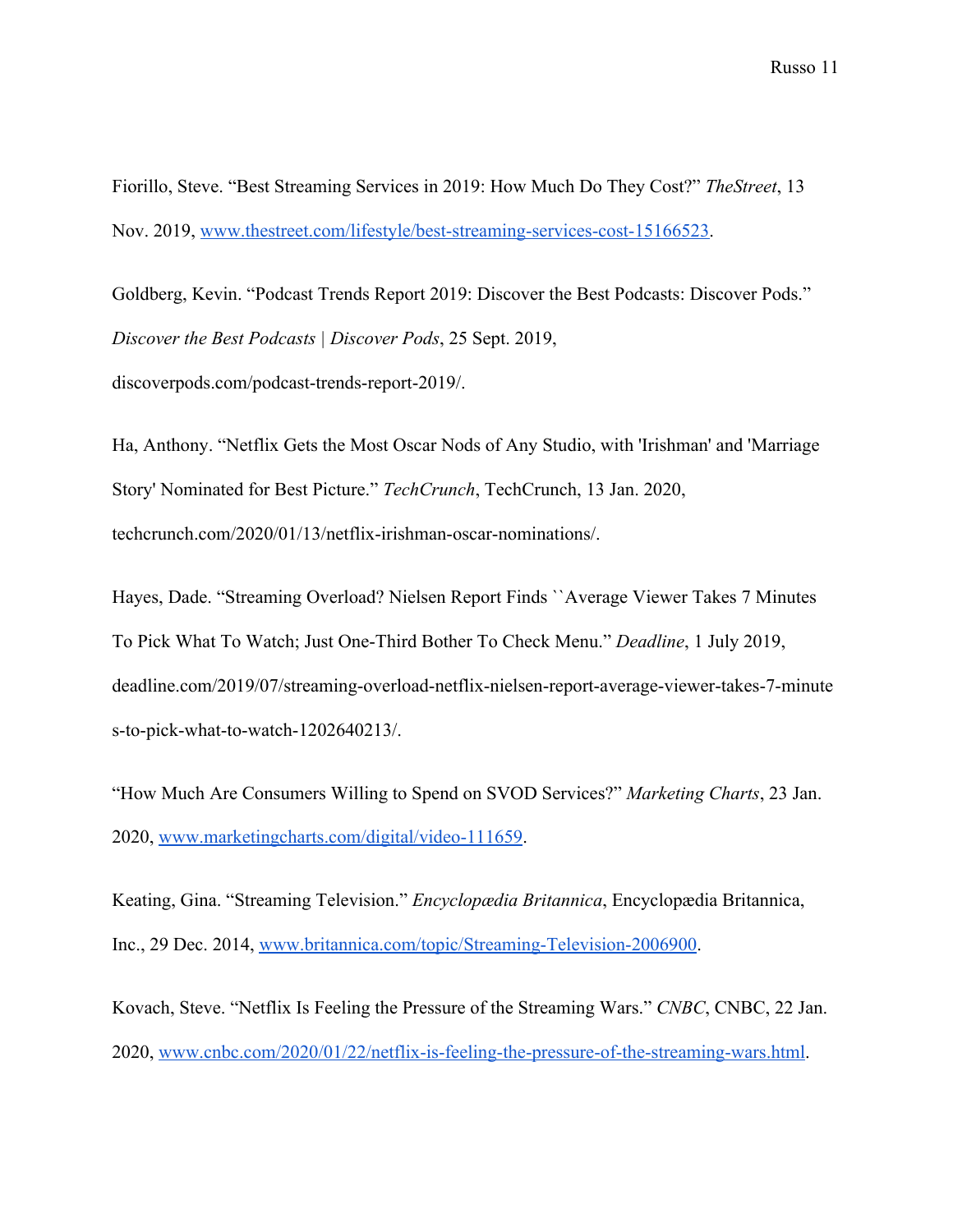Lamare, Amy. "How Streaming Started: YouTube, Netflix, and Hulu's Quick Ascent." *Thinknum Media*, Thinknum, 31 July 2018,

media.thinknum.com/articles/a-brief-history-of-video-streaming-by-the-numbers/.

Mailonline, Bridie Pearson-jones For. "Al Pacino Says Streaming Services Remind Him of the Old Days as He Has the Privilege to Rehearse Now." *Daily Mail Online*, Associated Newspapers, 24 Feb. 2020,

[www.dailymail.co.uk/femail/article-7973845/Al-Pacino-says-streaming-services-remind-old-day](http://www.dailymail.co.uk/femail/article-7973845/Al-Pacino-says-streaming-services-remind-old-days-privilege-rehearse-now.html) [s-privilege-rehearse-now.html.](http://www.dailymail.co.uk/femail/article-7973845/Al-Pacino-says-streaming-services-remind-old-days-privilege-rehearse-now.html)

Morgan, Richard. "Streaming Services Cut into 2019 Box Office Profits." *New York Post*, New York Post, 28 Dec. 2019,

nypost.com/2019/12/27/streaming-services-cut-into-2019-box-office-profits/.

North America. "Bob Iger: Why Disney Is Betting Big on Streaming." *Knowledge@Wharton*, knowledge.wharton.upenn.edu/article/bog-iger-disney-betting-big-streaming/.

Passy, Jacob. "MoviePass Is Shutting down - Here's How the Remaining Movie-Ticket Subscription Plans Compare." *MarketWatch*, 21 Sept. 2019,

[www.marketwatch.com/story/moviepass-is-shutting-down-heres-how-the-remaining-movie-ticke](http://www.marketwatch.com/story/moviepass-is-shutting-down-heres-how-the-remaining-movie-ticket-subscription-plans-compare-2019-09-16) [t-subscription-plans-compare-2019-09-16](http://www.marketwatch.com/story/moviepass-is-shutting-down-heres-how-the-remaining-movie-ticket-subscription-plans-compare-2019-09-16).

Pearson-Jones , Bridie. "Al Pacino Says Streaming Services Remind Him of the Old Days as He Has the Privilege to Rehearse Now." *Daily Mail Online*, Associated Newspapers, 24 Feb. 2020,